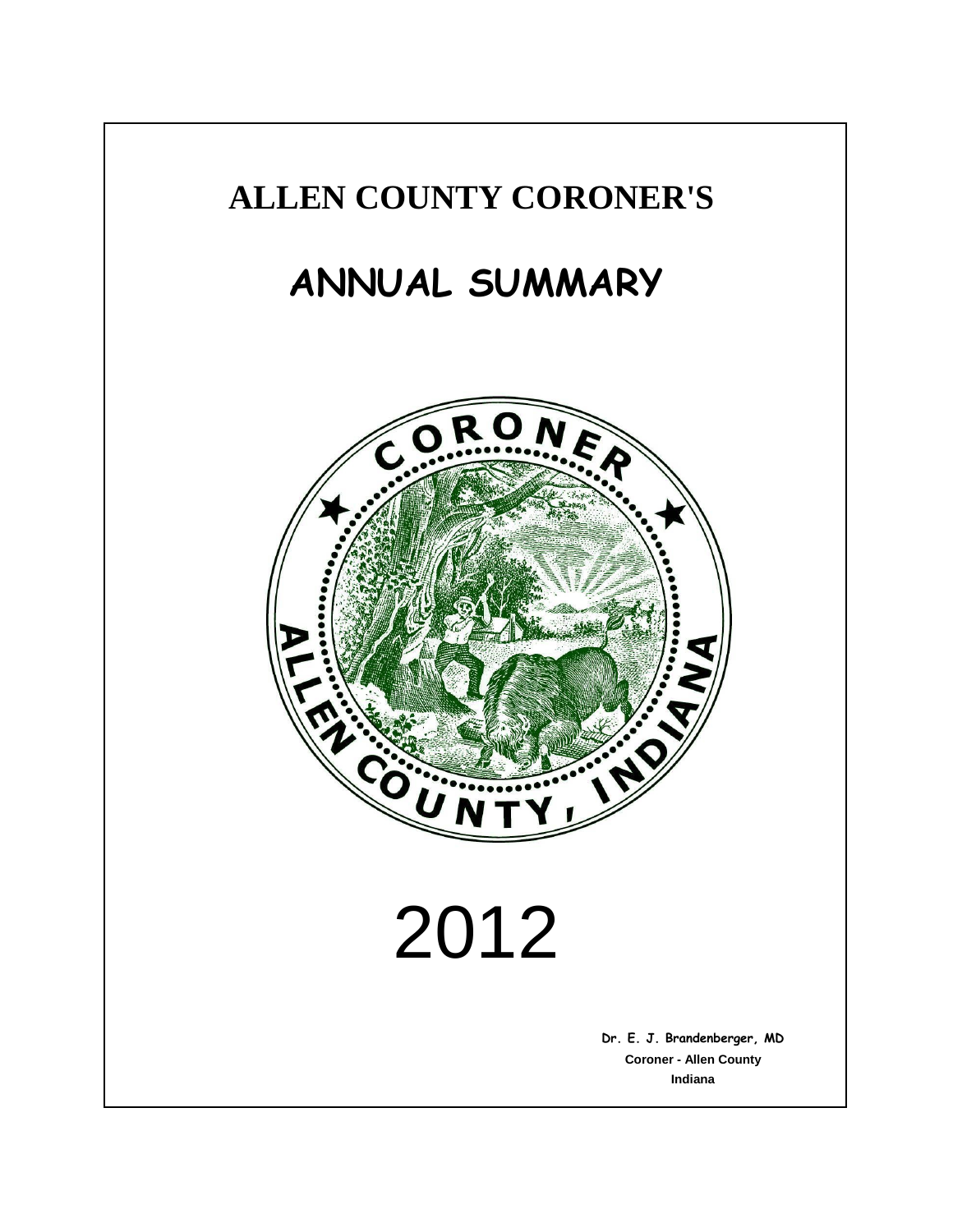

**ALLEN COUNTY CORONER** 

2012 STATISTICAL SUMMARY

Dr. E. Jon Brandenberger - Coroner

**TOTAL NUMBER OF DEATHS IN ALLEN COUNTY 2012 3540**

**536 15.14% TOTAL NUMBER OF CASES INVESTIGATED BY THE CORONER'S OFFICE**

**218 40.7% TOTAL NUMBER OF CORONER CASES WHICH REQUIRED AUTOPSIES**

| Manner of Death<br>determination                                 | Cases transferred from<br>other Counties who died in<br>Allen | Allen County (non-<br>transferred) cases | totals           |
|------------------------------------------------------------------|---------------------------------------------------------------|------------------------------------------|------------------|
| <b>NATURAL</b>                                                   | 16                                                            | 185                                      | 201              |
| ACCIDENT, (non-Motor Vehicle)                                    | 60                                                            | 110                                      | 170              |
| ACCIDENT, MOTOR VEHICLE                                          | 25                                                            | 37                                       | 62               |
| <b>SUICIDE</b>                                                   | 11                                                            | 52                                       | 63               |
| <b>HOMICIDE</b>                                                  | 3                                                             | 30                                       | 33               |
| <b>UNDETERMINED</b>                                              | $\overline{c}$                                                | 5                                        | $\overline{7}$   |
| <b>PENDING</b>                                                   | O                                                             | $\mathbf 0$                              | 0                |
| Returned to be Signed by PHY                                     | O                                                             | $\mathbf 0$                              | 0                |
|                                                                  | <b>TOTALS</b><br>117                                          | 419                                      | 536              |
| TOTAL PERCENT OF CORONER'S CASE LOAD GENERATED IN ALLEN COUNTY = | TOTAL PERCENT OF CASES TRANSFERRED IN FROM OTHER COUNTIES =   |                                          | 78.17%<br>21.83% |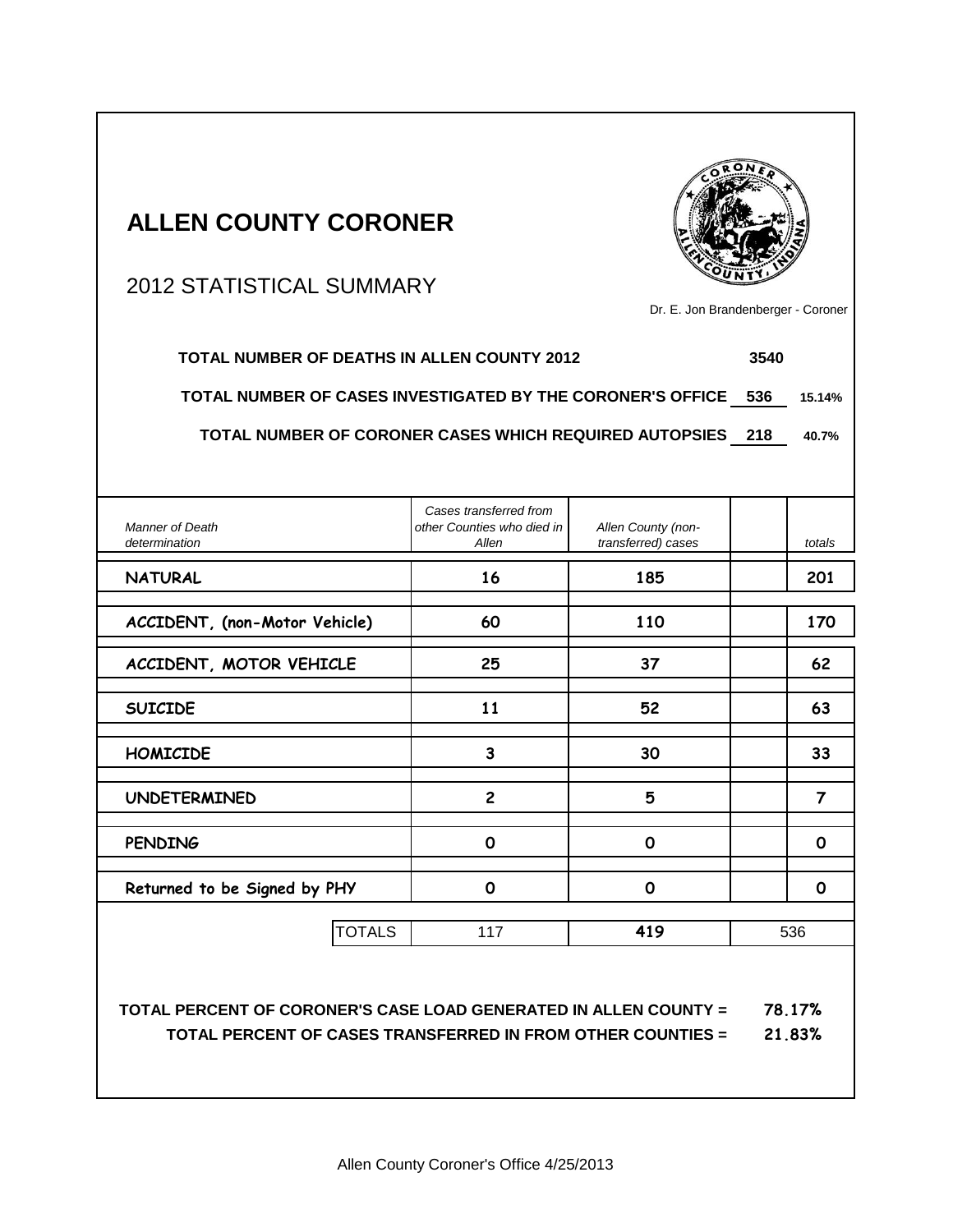$\begin{array}{c} \hline \end{array}$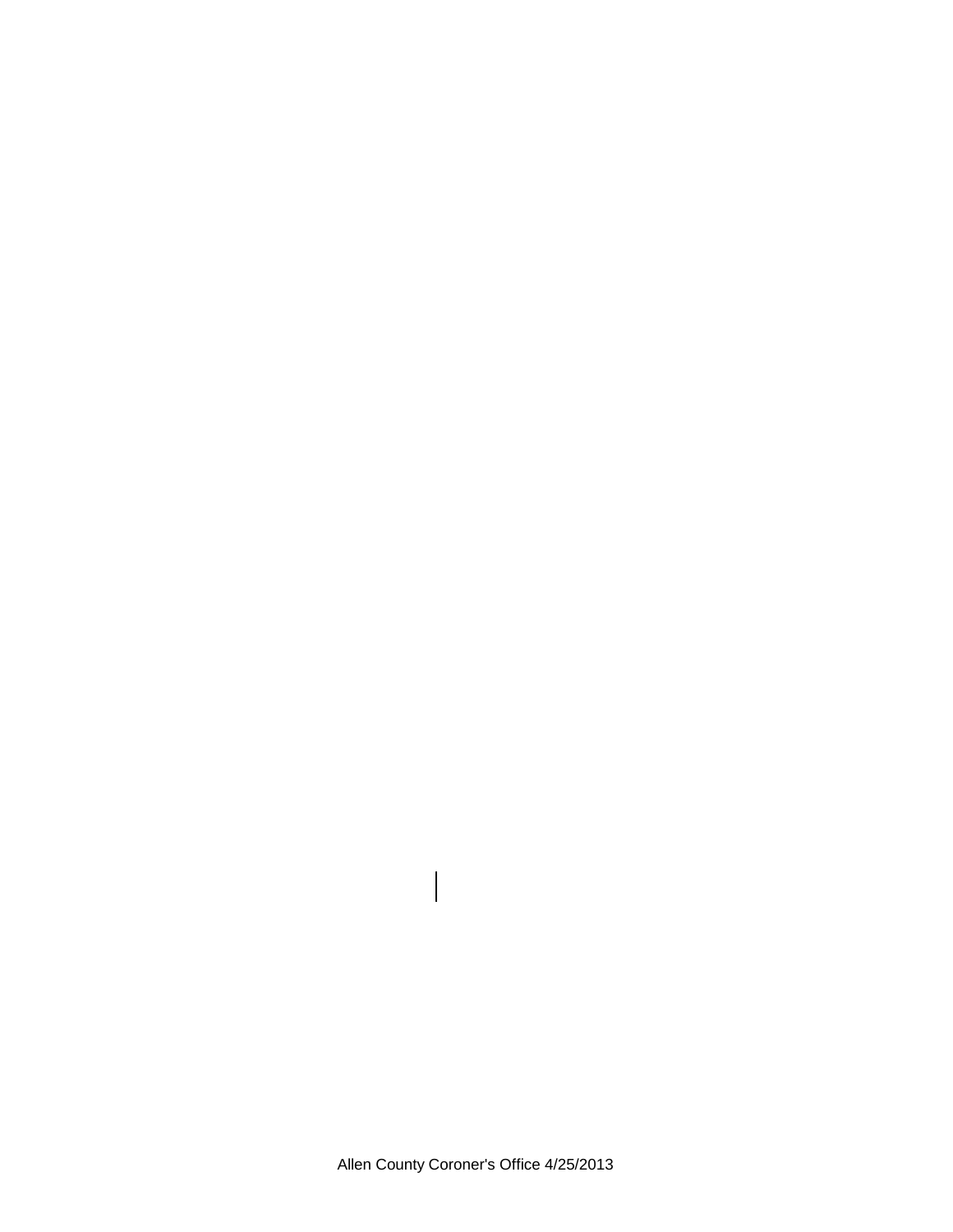## Manner of Death v/s Age & Gender Distribution Analysis



|  | Totals and percentages of <u>entire</u> annual case load |  |  |  |  |  |
|--|----------------------------------------------------------|--|--|--|--|--|
|--|----------------------------------------------------------|--|--|--|--|--|

|                                                  |                |                |                |                |                  |                |                |                |                |                | Gender / Age Grouping |                |                |                |                |                |             |             |                |             |                                |                         |
|--------------------------------------------------|----------------|----------------|----------------|----------------|------------------|----------------|----------------|----------------|----------------|----------------|-----------------------|----------------|----------------|----------------|----------------|----------------|-------------|-------------|----------------|-------------|--------------------------------|-------------------------|
|                                                  | 0 > 12         |                | 13 > 19        |                |                  | 20 > 29        | 30 > 39        |                |                | 40 > 49        | 50 > 59               |                |                | 60 > 69        |                | 70 > 79        |             | 80>89       |                | $90 +$      | Total Cases /<br><b>Manner</b> | % oF Total<br>Case Load |
|                                                  | female         | male           | female         | male           | female           | male           | female         | male           | female         | male           | female                | male           | female         | male           | female         | male           | female      | male        | female         | male        |                                |                         |
| NATURAL                                          | 4              | 3              |                | 1              |                  | 5              | 1              | 5              | 11             | 11             | 17                    | 39             | 6              | 39             | 14             | 8              | 10          | 6           | $\overline{2}$ | 1           | 185                            | 34.5%                   |
| Natural - Transfers                              | -1             | 1              | 0              |                | 0                | $\mathbf 1$    | -1             | $\mathbf 1$    | 1              | $\overline{4}$ | 1                     | $\mathbf{1}$   | 1              | $\mathbf 1$    |                | 0              | 0           | $\mathbf 0$ | $\mathbf 0$    | $\mathbf 0$ | 16                             | 3.0%                    |
| <b>ACCIDENT</b>                                  | 0              | $\overline{c}$ | 0              | $\overline{2}$ |                  | 6              | 3              | 5              | 9              | $\overline{7}$ | $\overline{2}$        | 5              | $\overline{2}$ | 4              | 6              | 3              | 17          | 17          | 13             | 6           | 110                            | 20.5%                   |
| Accident - Transfers                             | $\mathbf 0$    | 1              | $\mathbf 0$    | 1              | 1                | $\overline{2}$ | $\Omega$       | $\mathbf{1}$   | 0              | $\overline{1}$ | 1                     | $\overline{2}$ | 4              | 3              | $\overline{2}$ | $\overline{7}$ | 13          | 11          | $\overline{4}$ | 6           | 60                             | 11.2%                   |
| MOTOR VEHICLE ACCIDENT                           | 1              | 0              | $\overline{2}$ | 0              | $\mathbf{2}$     | 8              | 1              | 3              | $\overline{c}$ | 4              | 1                     | 5              | $\Omega$       | 3              | $\overline{2}$ | 1              | 1           | 1           | 0              | 0           | 37                             | 6.9%                    |
| Motor Vehicle Acc -Transfers                     | 0              | 2              | 0              | 1              | -1               | 1              | 3              | $\overline{c}$ | 0              | 3              | 0                     | $\overline{2}$ | $\overline{c}$ | $\overline{c}$ | $\overline{2}$ | 2              | 0           | 1           | -1             | 0           | 25                             | 4.7%                    |
| SUICIDE                                          | $\Omega$       | 0              |                | $\overline{2}$ | 0                | 11             | $\overline{2}$ | 3              | $\Omega$       | 11             | $\overline{2}$        | 9              | 1              | $\overline{7}$ | $\Omega$       | 3              | 0           | 0           | $\Omega$       | $\Omega$    | 52                             | 9.7%                    |
| Suicide - Transfers                              | 0              | $\mathbf 0$    | 0              | $\mathbf 1$    | 0                | $\overline{4}$ | $\mathbf 0$    | $\mathbf{1}$   | $\mathbf 0$    | $\overline{2}$ | 0                     | $\mathbf{1}$   | $\mathbf 0$    | $\mathbf{1}$   | $\mathbf 0$    | $\mathbf{1}$   | $\mathbf 0$ | 0           | $\mathbf 0$    | $\mathbf 0$ | 11                             | 2.1%                    |
| <b>HOMICIDE</b>                                  | 0              | 0              | $\pmb{0}$      | 3              | 0                | 10             | $\overline{2}$ | 3              | 1              | 6              | 0                     | 4              | 0              | $\mathbf 0$    | 0              | 1              | $\pmb{0}$   | $\mathbf 0$ | 0              | $\mathbf 0$ | 30                             | 5.6%                    |
| Homicide - Transfers                             | 0              | 1              | 0              | 0              | 0                | 0              |                | 0              | 0              | 0              | 0                     | $\mathbf{1}$   | 0              | $\mathbf 0$    | 0              | 0              | 0           | 0           | 0              | $\mathbf 0$ | 3                              | 0.6%                    |
| <b>UNDETERMINED</b>                              |                | 0              | 0              | 0              | 0                | 1              | -1             | 0              | 0              |                | 0                     | 1              | 0              | 0              | 0              | 0              | 0           | 0           | 0              | $\Omega$    | 5                              | 0.9%                    |
| Undetermined - Transfers                         | 0              | 0              | $\mathbf 0$    | $\mathbf 0$    | 0                | $\mathbf 0$    | $\Omega$       | $\mathbf 0$    | 1              | $\mathbf 0$    | 1                     | 0              | $\Omega$       | $\Omega$       | 0              | 0              | $\mathbf 0$ | $\mathbf 0$ | $\Omega$       | $\Omega$    | $\overline{2}$                 | 0.4%                    |
| PENDING                                          | 0              | 0              | $\mathbf 0$    | 0              | $\boldsymbol{0}$ | 0              | 0              | 0              | 0              | 0              | 0                     | $\mathbf 0$    | 0              | $\mathbf 0$    | 0              | 0              | 0           | 0           | 0              | 0           | 0                              | $0.0\%$                 |
| Pending - Transfers                              | 0              | 0              | 0              | 0              | 0                | 0              | $\Omega$       | 0              | 0              | 0              | 0                     | 0              | 0              | $\mathbf 0$    | 0              | 0              | 0           | 0           | 0              | $\mathbf 0$ | 0                              | 0.0%                    |
| Returned to Physician                            | 0              | 0              | 0              | 0              | $\Omega$         | 0              | $\Omega$       | $\Omega$       | 0              | 0              | 0                     | 0              | 0              | $\Omega$       | 0              | 0              | 0           | 0           | $\Omega$       | $\Omega$    | 0                              | $0.0\%$                 |
| Returned - Transfers                             | $\mathbf 0$    | 0              | $\mathbf 0$    | $\Omega$       | $\Omega$         | $\mathbf 0$    | $\Omega$       | $\mathbf 0$    | 0              | $\Omega$       | $\Omega$              | $\mathbf 0$    | $\Omega$       | $\Omega$       | $\mathbf 0$    | 0              | $\mathbf 0$ | $\mathbf 0$ | $\mathbf 0$    | $\Omega$    | 0                              |                         |
| gender per age group (includes transfers):       | $\overline{7}$ | 10             | 4              | 12             | 6                | 49             | 15             | 24             | 25             | 50             | 25                    | 70             | 16             | 60             | 27             | 26             | 41          | 36          | 20             | 13          | 536                            | 100.0%                  |
| totals per age group, (includes transfers)       |                | 17             |                | 16             |                  | 55             |                | 39             |                | 75             | 95                    |                |                | 76             |                | 53             |             | 77          |                | 33          | 536                            | 78.2%                   |
| percent of total case load (includes transfers): |                | 3.2%           | 3.0%           |                |                  | 10.3%          |                | 7.3%           |                | 14.0%          | 17.7%                 |                |                | 14.2%          | 9.9%           |                |             | 14.4%       | 6.2%           |             | 100.00%                        | 21.8%                   |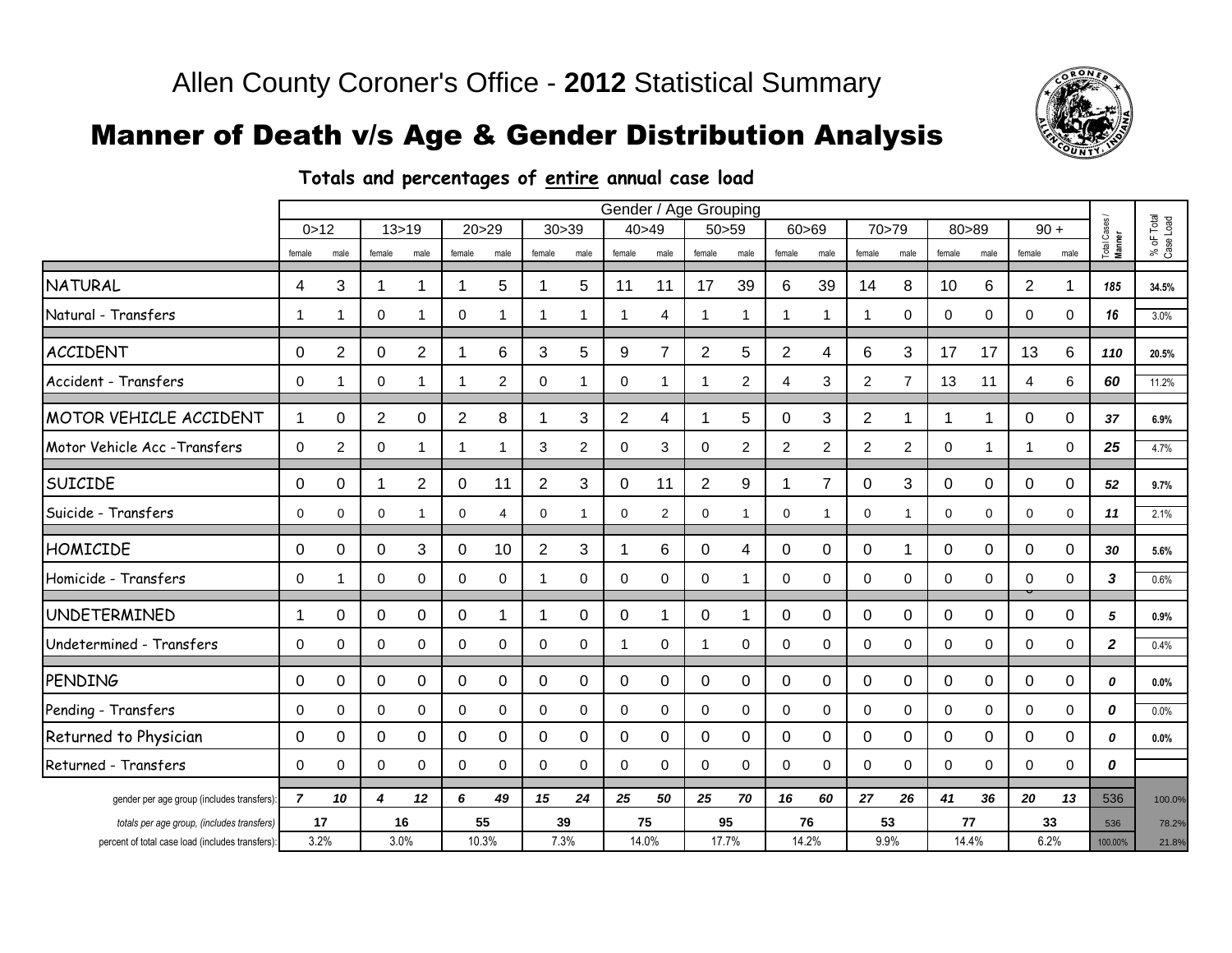



## Manner of Death v/s Race Distribution Analysis

**Totals and percentages of entire annual case load**

|                                   |     | <b>WHITE</b>  |                | <b>BLACK</b>  |                | <b>HISPANIC</b> |                | <b>ASIAN</b> |          | <b>OTHER</b>  |          | <b>UNKNOWN</b> |               |
|-----------------------------------|-----|---------------|----------------|---------------|----------------|-----------------|----------------|--------------|----------|---------------|----------|----------------|---------------|
|                                   | #   | $\frac{0}{0}$ | #              | $\frac{0}{0}$ | #              | %               | #              | %            | #        | $\frac{0}{0}$ | #        | $\%$           | <b>TOTALS</b> |
| <b>NATURAL</b>                    | 145 | 27.1%         | 35             | 6.5%          | $\overline{2}$ | 0.4%            | $\overline{2}$ | 0.4%         | 1        | 0.2%          | 0        | 0.0%           | 185           |
| Natural - Transfers               | 14  | 2.6%          | 0              | 0.0%          | 2              | 0.4%            | 0              | 0.0%         | 0        | 0.0%          | 0        | 0.0%           | 16            |
| <b>ACCIDENT</b>                   | 98  | 18.3%         | $\overline{7}$ | 1.3%          | 5              | 0.9%            | 0              | 0.0%         | $\Omega$ | 0.0%          | 0        | 0.0%           | 110           |
| Accident - Transfers              | 59  | 11.0%         | 0              | 0.0%          |                | 0.2%            | 0              | 0.0%         | 0        | 0.0%          | 0        | 0.0%           | 60            |
| MOTOR VEHICLE ACCIDENT            | 33  | 6.2%          | 3              | 0.6%          |                | 0.2%            | $\mathbf{0}$   | 0.0%         | 0        | 0.0%          | 0        | 0.0%           | 37            |
| Motor Vehicle Acc - Transfers     | 24  | 4.5%          | 0              | 0.0%          |                | 0.2%            | 0              | 0.0%         | 0        | 0.0%          | 0        | 0.0%           | 25            |
| SUICIDE                           | 44  | 8.2%          | 6              | 1.1%          | $\overline{2}$ | 0.4%            | 0              | 0.0%         | 0        | 0.0%          | 0        | 0.0%           | 52            |
| Suicide - Transfers               | 11  | 2.1%          | 0              | 0.0%          | 0              | 0.0%            | 0              | 0.0%         | 0        | 0.0%          | 0        | 0.0%           | 11            |
| <b>HOMICIDE</b>                   | 9   | 1.7%          | 19             | 3.5%          | 2              | 0.4%            | $\mathbf 0$    | 0.0%         | 0        | 0.0%          | 0        | 0.0%           | 30            |
| Homicide - Transfers              | 2   | 0.4%          | 0              | 0.0%          |                | 0.2%            | 0              | 0.0%         | 0        | 0.0%          | 0        | 0.0%           | 3             |
| <b>UNDETERMINED</b>               | 5   | 0.9%          | 0              | 0.0%          | $\Omega$       | 0.0%            | 0              | 0.0%         | 0        | 0.0%          | 0        | 0.0%           | 5             |
| Undetermined - Transfers          | 2   | 0.4%          | 0              | 0.0%          | 0              | 0.0%            | 0              | 0.0%         | 0        | 0.0%          | 0        | 0.0%           | $\mathbf{2}$  |
| PENDING                           | 0   | 0.0%          | $\Omega$       | 0.0%          | 0              | 0.0%            | 0              | 0.0%         | 0        | 0.0%          | 0        | 0.0%           | 0             |
| Pending - Transfers               | 0   | 0.0%          | 0              | 0.0%          | 0              | 0.0%            | 0              | 0.0%         | 0        | 0.0%          | 0        | 0.0%           | 0             |
| Returned to Physician             | 0   | 0.0%          | 0              | 0.0%          | 0              | 0.0%            | 0              | 0.0%         | 0        | 0.0%          | 0        | 0.0%           | 0             |
| Returned to Physician - Transfers | 0   | 0.0%          | 0              | 0.0%          | 0              | 0.0%            | 0              | 0.0%         | 0        | 0.0%          | 0        | 0.0%           | 0             |
|                                   |     |               |                |               |                |                 |                |              |          |               |          |                |               |
| <b>TOTALS</b>                     | 446 | 83.2%         | 70             | 13.1%         | 17             | 3.2%            | $\mathbf{2}$   | 0.4%         | 1        | 0.2%          | $\bf{0}$ | 0.0%           | 536           |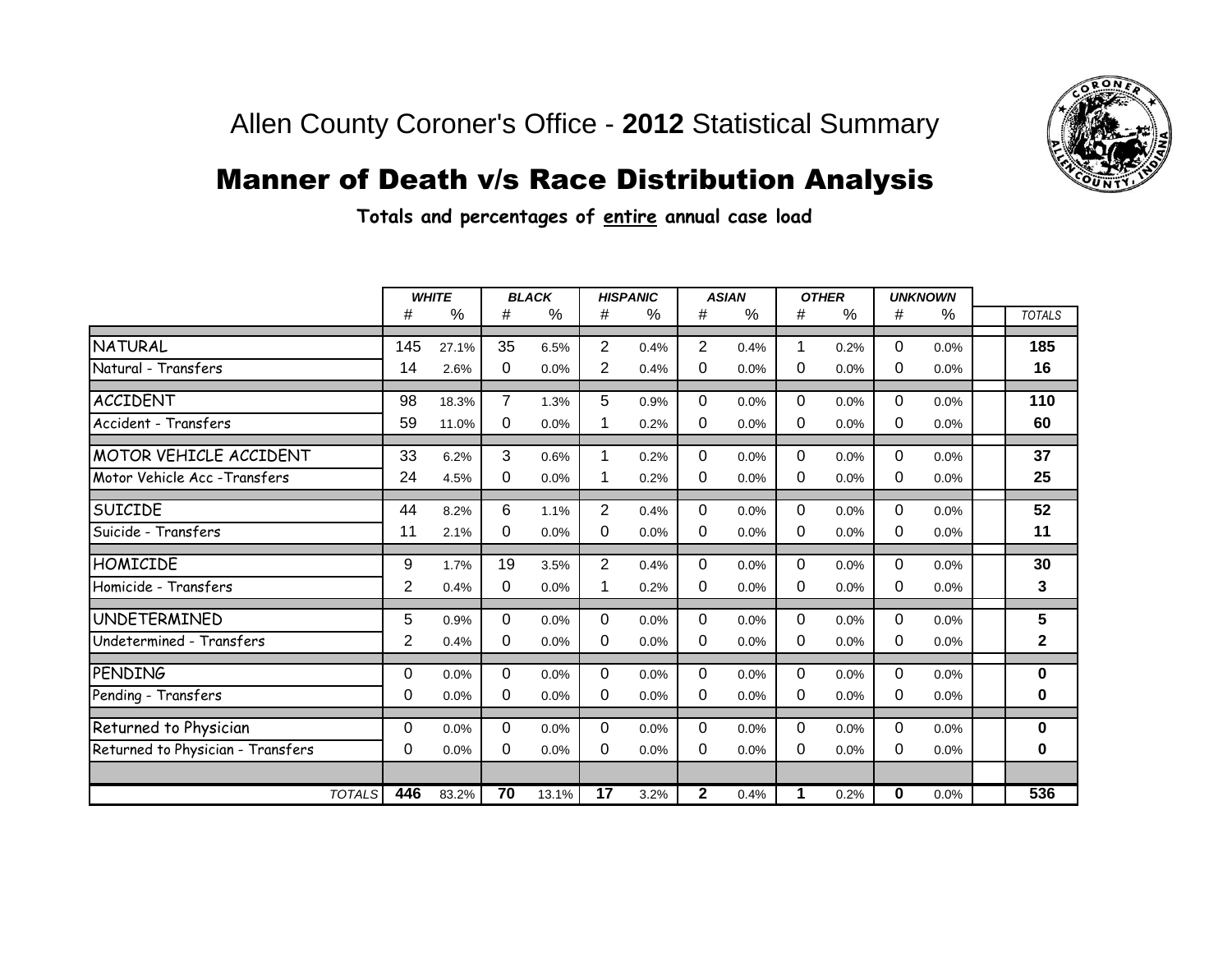

## Manner of Death v/s Month of Death Analysis

**Totals and percentages of entire annual caseload**

.

|                                |                | <b>JAN</b> |          | <b>FEB</b> |          | <b>MAR</b> |          | <b>APR</b> |    | <b>MAY</b> |          | <b>JUN</b> |    | <b>JUL</b> |                | <b>AUG</b> |          | <b>SEPT</b> |    | <b>OCT</b> |    | <b>NOV</b> |                | <b>DEC</b> |                |
|--------------------------------|----------------|------------|----------|------------|----------|------------|----------|------------|----|------------|----------|------------|----|------------|----------------|------------|----------|-------------|----|------------|----|------------|----------------|------------|----------------|
|                                | #              | $\%$       | #        | %          | #        | %          | #        | $\%$       | #  | $\%$       | #        | %          | #  | %          | #              | %          | #        | %           | #  | $\%$       | #  | %          | #              | %          | TOTAL          |
| <b>NATURAL</b>                 | 13             | 2.4%       | 12       | 2.2%       | 21       | 3.9%       | 11       | 2.1%       | 13 | 2.4%       | 12       | 2.2%       | 16 | 3.0%       | 11             | 2.1%       | 18       | 3.4%        | 22 | 4.1%       | 18 | 3.4%       | 18             | 3.4%       | 185            |
| Natural - Transfers            | 2              | 0.4%       | 2        | 0.4%       |          | 0.2%       | 0        | 0.0%       | 2  | 0.4%       |          | 0.2%       |    | 0.2%       | 0              | 0.0%       | 2        | 0.4%        |    | 0.2%       | 2  | 0.4%       | 2              | 0.4%       | 16             |
| ACCIDENT                       | 12             | 2.2%       | 9        | 1.7%       | 5        | 0.9%       | 9        | 1.7%       | 15 | 2.8%       | 6        | 1.1%       | 10 | 1.9%       | 12             | 2.2%       | 9        | 1.7%        | 8  | 1.5%       | 8  | 1.5%       |                | 1.3%       | 110            |
| Accident - Transfers           | 2              | 0.4%       | 5        | 0.9%       | 6        | 1.1%       | 5        | 0.9%       | 5  | 0.9%       | 3        | 0.6%       | 6  | 1.1%       | 6              | 1.1%       | 5        | 0.9%        | 6  | 1.1%       | 7  | 1.3%       | 4              | 0.7%       | 60             |
| Motor Vehicle Acc              | 2              | 0.4%       | 0        | 0.0%       | 3        | 0.6%       | 2        | 2.0%       | 6  | 1.1%       | 3        | 0.6%       | 9  | 1.7%       | 2              | 0.4%       | 4        | 0.7%        |    | 0.2%       | 3  | 0.6%       | $\overline{2}$ | 0.4%       | 37             |
| Motor Vehicle Acc - Transfers  | 0              | 0.0%       |          | 0.2%       |          | 0.2%       | 2        | 0.4%       | 3  | 0.6%       | 2        | 0.4%       | 4  | 0.7%       | 3              | 0.6%       | 2        | 0.4%        | 3  | 0.6%       | 2  | 0.4%       | 2              | 0.4%       | 25             |
| SUICIDE                        | 4              | 0.7%       | 4        | 0.7%       | 6        | 1.1%       | 4        | 0.7%       |    | 1.3%       | 5        | 0.9%       | 2  | 0.4%       |                | 0.2%       | 6        | 1.1%        | 6  | 1.1%       | 2  | 0.4%       | 5              | 0.9%       | 52             |
| Suicide - Transfers            |                | 0.2%       | 2        | 0.4%       |          | 0.2%       |          | 0.2%       |    | 0.2%       |          | 0.2%       |    | 0.2%       | 0              | 0.0%       | 2        | 0.4%        | 0  | 0.0%       | 0  | 0.0%       |                | 0.2%       | 11             |
| <b>HOMICIDE</b>                | $\overline{2}$ | 0.4%       |          | 0.2%       |          | 0.2%       | 4        | 0.7%       |    | 1.3%       | 4        | 0.7%       | 2  | 0.4%       | $\overline{2}$ | 0.4%       | 0        | 0.0%        |    | 0.2%       | 2  | 0.4%       | 4              | 0.7%       | 30             |
| Homicide - Transfers           | 0              | 0.0%       |          | 0.2%       |          | 0.2%       | 0        | 0.0%       | 0  | 0.0%       | $\Omega$ | 0.0%       | 0  | 0.0%       |                | 0.2%       | 0        | 0.0%        | 0  | 0.0%       | 0  | 0.0%       | 0              | 0.0%       | $\mathbf{3}$   |
| <b>UNDETERMINED</b>            | 2              | 0.4%       | 0        | 0.0%       |          | 0.2%       | 0        | 0.0%       |    | 0.2%       | 0        | 0.0%       | 0  | 0.0%       | 0              | 0.0%       | 0        | 0.0%        |    | 0.2%       | 0  | 0.0%       | 0              | 0.0%       | 5 <sub>5</sub> |
| Undetermined - Transfers       | 0              | 0.0%       | 0        | 0.0%       |          | 0.2%       | $\Omega$ | 0.0%       | 0  | 0.0%       | 0        | 0.0%       | 0  | 0.0%       | 0              | 0.0%       | 0        | 0.0%        |    | 0.2%       | 0  | 0.0%       | 0              | 0.0%       | $2^{\circ}$    |
| PENDING                        | $\Omega$       | 0.0%       | 0        | 0.0%       | $\Omega$ | 0.0%       | $\Omega$ | 0.0%       | 0  | 0.0%       | 0        | 0.0%       | 0  | 0.0%       | 0              | 0.0%       | $\Omega$ | 0.0%        | 0  | 0.0%       | 0  | 0.0%       | 0              | 0.0%       | $^{\circ}$     |
| Pending - Transfers            | 0              | 0.0%       | 0        | 0.0%       | $\Omega$ | 0.0%       | $\Omega$ | 0.0%       | 0  | 0.0%       | 0        | 0.0%       | 0  | 0.0%       | 0              | 0.0%       | 0        | 0.0%        | 0  | 0.0%       | 0  | 0.0%       | $\Omega$       | 0.0%       | $\mathbf{0}$   |
| <b>RETURN TO PHYSICIAN</b>     | 0              | 0.0%       | 0        | 0.0%       | 0        | 0.0%       | $\Omega$ | 0.0%       | 0  | 0.0%       | 0        | 0.0%       | 0  | 0.0%       | 0              | 0.0%       | $\Omega$ | 0.0%        | 0  | 0.0%       | 0  | 0.0%       | 0              | 0.0%       | 0              |
| Returned to Physician - Transf | 0              | 0.0%       | $\Omega$ | 0.0%       | 0        | 0.0%       | $\Omega$ | 0.0%       | 0  | 0.0%       | 0        | 0.0%       | 0  | 0.0%       | 0              | 0.0%       | 0        | 0.0%        | 0  | 0.0%       | 0  | 0.0%       | 0              | 0.0%       | $\overline{0}$ |
|                                |                |            |          |            |          |            |          |            |    |            |          |            |    |            |                |            |          |             |    |            |    |            |                |            |                |
| <b>TOTALS</b>                  | 40             | 7.5%       | -37      | 6.9%       | 48       | 9.0%       | 38       | 7.1%       | 60 | 11.2%      | 37       | 6.9%       | 51 | 9.5%       | 38             | 7.1%       | 48       | 9.0%        | 50 | 9.3%       | 44 | 8.2%       | 45             | 8.4%       | 536            |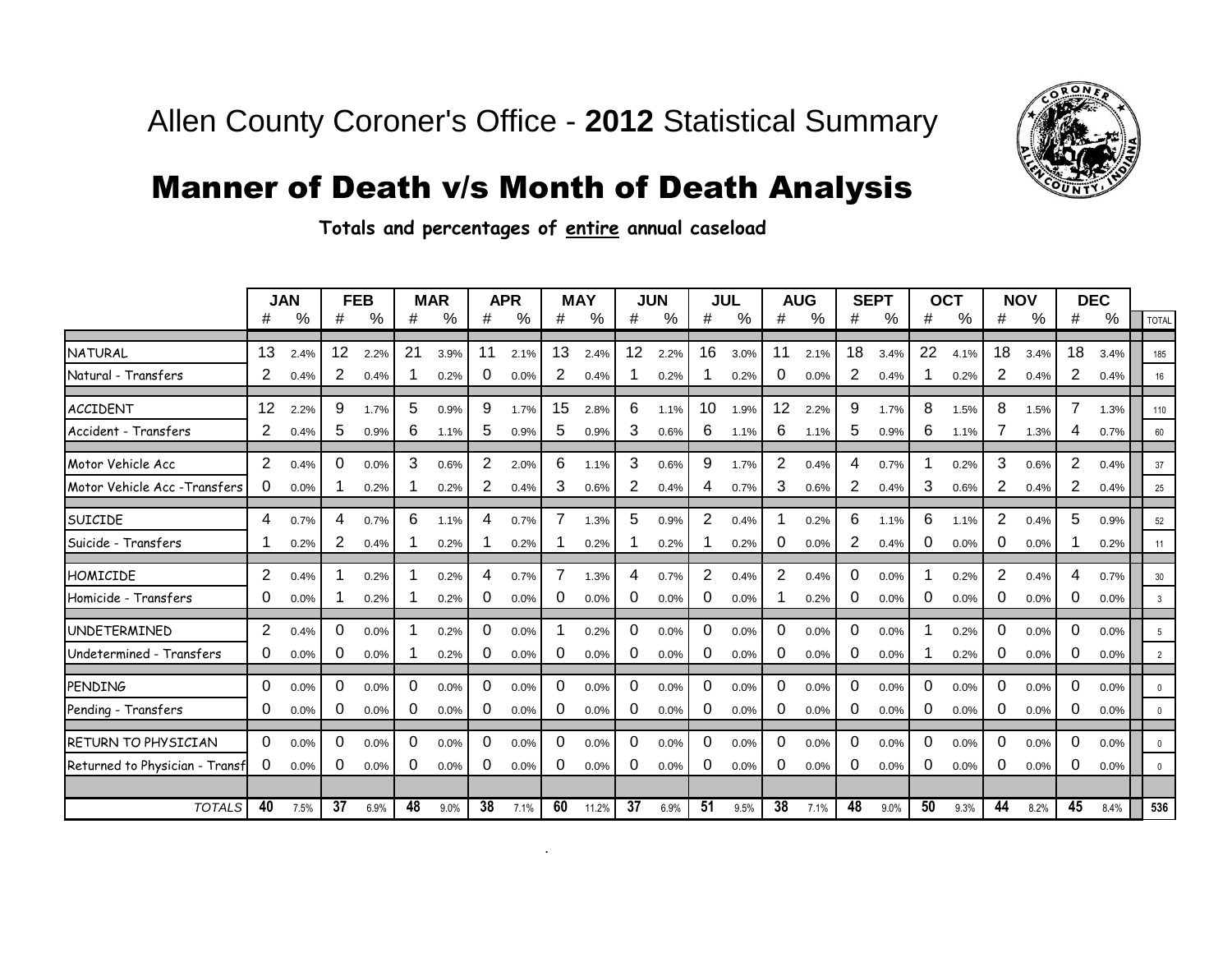#### Manner of Death v/s Age & Gender Distribution Analysis



Totals and percentages by **Manner of Death only**

|  | Gender / Age Grouping |
|--|-----------------------|
|  |                       |

|                                                    | 0 > 12                           | 13 > 19                          | 20 > 29                     | 30 > 39             | 1401 <i>1 1</i> 40<br>40 > 49    | ິ<br>սթուց<br>50 > 59 | 60 > 69              | 70 > 79                    | 80>89                              | $90 +$                             |                         |
|----------------------------------------------------|----------------------------------|----------------------------------|-----------------------------|---------------------|----------------------------------|-----------------------|----------------------|----------------------------|------------------------------------|------------------------------------|-------------------------|
|                                                    | female<br>male                   | female<br>male                   | female<br>male              | female<br>male      | female<br>male                   | female<br>male        | female<br>male       | female<br>male             | female<br>male                     | female<br>male                     | Total Cases /<br>Manner |
|                                                    |                                  |                                  |                             |                     |                                  |                       |                      |                            |                                    |                                    |                         |
| <b>NATURAL</b>                                     | 3<br>4                           | 1                                | 5<br>1                      | 5<br>1              | 11<br>11                         | 39<br>17              | 39<br>6              | 8<br>14                    | 10<br>6                            | 2<br>1                             | 185                     |
| Natural - Transfers                                | 1                                | $\Omega$<br>1                    | 0<br>1                      | 1                   | 4<br>1                           | 1                     | -1                   | 0<br>1                     | $\Omega$<br>0                      | $\Omega$<br>0                      | 16                      |
| gender per age group (includes transfers):         | 5<br>4                           | $\overline{2}$                   | 6                           | 2<br>6              | $\overline{15}$<br>12            | $\overline{18}$<br>40 | 40<br>7              | $\overline{15}$<br>8       | 10<br>6                            | $\overline{2}$<br>0                | 201                     |
| totals per age group, (includes transfers)         | 9                                | 3                                | 7                           | 8                   | 27                               | 58                    | 47                   | 23                         | 16                                 | $\mathbf{2}$                       |                         |
| percent of Natural deaths (includes transfers):    | 4.5%                             | 1.5%                             | 3.5%                        | 4.0%                | 13.4%                            | 28.9%                 | 23.4%                | 11.4%                      | 8.0%                               | 1.0%                               | 100.0%                  |
| ACCIDENT                                           | $\overline{2}$<br>$\Omega$       | $\overline{2}$<br>0              | 6                           | 3<br>5              | $\overline{7}$<br>9              | 5<br>2                | $\overline{c}$<br>4  | 3<br>6                     | 17<br>17                           | 13<br>6                            | 110                     |
| Accident - Transfers                               | 0                                | 0<br>1                           | 2                           | 0                   | $\mathbf{1}$<br>0                | 2                     | 3<br>4               | 7<br>2                     | 13<br>11                           | 6<br>4                             | 60                      |
| gender per age group (includes transfers)          | 3<br>$\mathbf 0$                 | 3<br>$\Omega$                    | 2<br>8                      | 3<br>6              | 8<br>9                           | 3<br>7                | 6<br>7               | 8<br>10                    | $\overline{30}$<br>$\overline{28}$ | $\overline{17}$<br>$\overline{12}$ | 170                     |
| totals per age group, (includes transfers)         | 3                                | 3                                | 10                          | 9                   | 17                               | 10                    | 13                   | 18                         | 58                                 | 29                                 |                         |
| percent of Accidental deaths (includes transfers): | 1.8%                             | 1.8%                             | 5.9%                        | 5.3%                | 10.0%                            | 5.9%                  | 7.6%                 | 10.6%                      | 34.1%                              | 17.1%                              | 100.0%                  |
| MOTOR VEHICLE ACCIDENT                             | 1<br>0                           | $\overline{2}$<br>0              | 2<br>8                      | 3<br>1              | 2<br>4                           | 5                     | 3<br>0               | 2<br>1                     | 1<br>1                             | 0<br>0                             | 37                      |
| Motor Vehicle Acc - Transfers                      | $\overline{2}$<br>0              | $\Omega$<br>1                    | -1                          | $\overline{2}$<br>3 | 3<br>0                           | 2<br>0                | 2<br>$\overline{2}$  | $\overline{c}$<br>2        | 0<br>1                             | 0                                  | 25                      |
| gender per age group (includes transfers):         | $\overline{2}$<br>$\overline{1}$ | $\overline{2}$<br>$\overline{1}$ | 3<br>9                      | 5<br>4              | $\overline{2}$<br>$\overline{7}$ | 7<br>1                | $\overline{2}$<br>5  | 3<br>4                     | 2<br>$\overline{1}$                | 0                                  | 62                      |
| totals per age group, (includes transfers)         | 3                                | 3                                | 12                          | 9                   | 9                                | 8                     | $\overline{7}$       | 7                          | 3                                  | 1                                  |                         |
| percent of MVA deaths (includes transfers)         | 4.8%                             | 4.8%                             | 19.4%                       | 14.5%               | 14.5%                            | 12.9%                 | 11.3%                | 11.3%                      | 4.8%                               | 1.6%                               | 100.0%                  |
| SUICIDE                                            | $\Omega$<br>0                    | $\overline{2}$                   | $\Omega$<br>11              | 2<br>3              | 11<br>0                          | 2<br>9                | $\overline{7}$       | 3<br>$\Omega$              | $\Omega$<br>$\Omega$               | $\Omega$<br>0                      | 52                      |
| Suicide - Transfers                                | $\Omega$<br>0                    | $\Omega$<br>1                    | 0<br>4                      | $\mathbf 0$         | $\overline{c}$<br>0              | 0                     | $\Omega$             | $\overline{1}$<br>0        | $\Omega$<br>$\Omega$               | 0<br>0                             | 11                      |
| gender per age group (includes transfers)          | $\mathbf 0$<br>$\Omega$          | 3                                | $\Omega$<br>$\overline{15}$ | 2<br>4              | $\overline{13}$<br>0             | 2<br>10               | 8                    | 0<br>4                     | $\Omega$<br>$\Omega$               | $\Omega$<br>1                      | 63                      |
| totals per age group, (includes transfers)         | 0                                | 4                                | 15                          | 6                   | 13                               | 12                    | 9                    | 4                          | 0                                  |                                    |                         |
| percent of Suicide deaths (includes transfers).    | 0.0%                             | 6.3%                             | 23.8%                       | 9.5%                | 20.6%                            | 19.0%                 | 14.3%                | 6.3%                       | 0.0%                               | 1.6%                               | 100.0%                  |
| <b>HOMICIDE</b>                                    | 0<br>0                           | 3<br>0                           | 0<br>10                     | 2<br>3              | 6<br>1                           | 4<br>0                | 0<br>0               | 0<br>1                     | $\Omega$<br>0                      | 0<br>0                             | 30                      |
| Homicide - Transfers                               | 0<br>1                           | 0<br>0                           | 0<br>0                      | 1<br>0              | 0<br>0                           | 0                     | $\mathbf 0$<br>0     | 0<br>0                     | 0<br>0                             | 0<br>0                             | 3                       |
| gender per age group (includes transfers)          | $\Omega$<br>1                    | 3<br>$\Omega$                    | $\Omega$<br>10              | 3<br>3              | 6<br>-1                          | 5<br>$\Omega$         | $\Omega$<br>$\Omega$ | $\Omega$                   | $\Omega$<br>$\Omega$               | $\Omega$<br>0                      | 33                      |
| totals per age group, (includes transfers)         | -1                               | 3                                | 10                          | 6                   | 7                                | 5                     | 0                    | 1                          | 0                                  | 0                                  |                         |
| percent of Homicide deaths (includes transfers).   | 3.0%                             | 9.1%                             | 30.3%                       | 18.2%               | 21.2%                            | 15.2%                 | 0.0%                 | 3.0%                       | 0.0%                               | 0.0%                               | 100.0%                  |
| <b>UNDETERMINED</b>                                | 0<br>1                           | 0<br>0                           | 0<br>1                      | 0<br>-1             | 1<br>0                           | 0<br>1                | 0<br>0               | 0<br>0                     | 0<br>0                             | 0<br>0                             | 5                       |
| Undetermined - Transfers                           | 0<br>0                           | $\mathbf 0$<br>0                 | $\Omega$<br>0               | 0<br>$\Omega$       | 0<br>1                           | $\mathbf 0$<br>1      | 0<br>$\Omega$        | 0<br>0                     | $\Omega$<br>0                      | 0<br>0                             | $\overline{2}$          |
| gender per age group (includes transfers)          | $\mathbf{1}$<br>$\Omega$         | $\overline{0}$<br>$\Omega$       | $\Omega$<br>1               | $\overline{0}$<br>1 | $\mathbf{1}$<br>1                | 1<br>1                | $\Omega$<br>$\Omega$ | $\overline{0}$<br>$\Omega$ | $\overline{0}$<br>$\Omega$         | $\Omega$<br>0                      | 7                       |
| totals per age group, (includes transfers)         | 1                                | 0                                | 1                           | 1                   | $\mathbf{2}$                     | $\mathbf{2}$          | 0                    | 0                          | 0                                  | 0                                  |                         |
| percent of Homicide deaths (includes transfers)    | 14.3%                            | 0.0%                             | 14.3%                       | 14.3%               | 28.6%                            | 28.6%                 | 0.0%                 | 0.0%                       | 0.0%                               | 0.0%                               | 100.0%                  |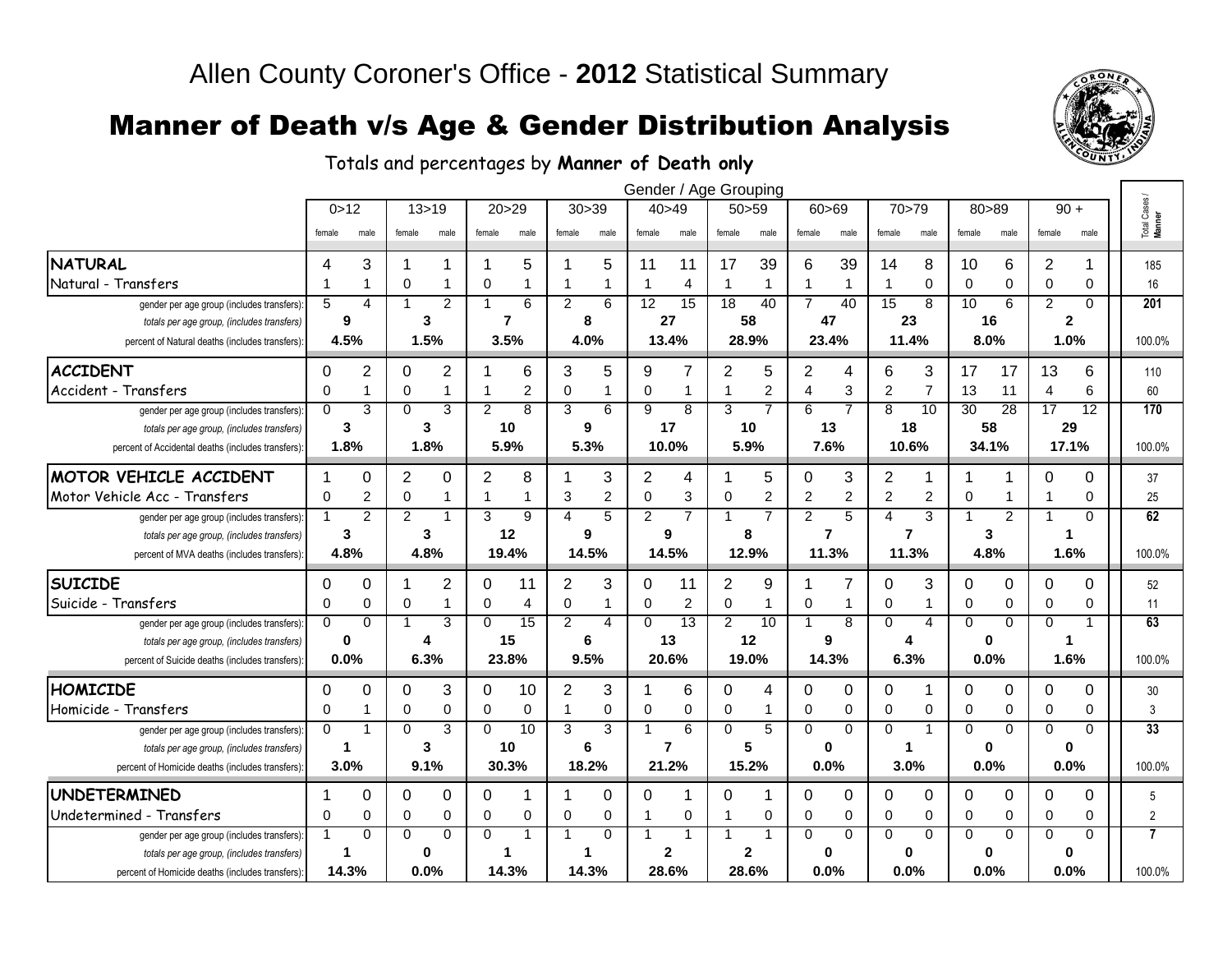

#### Manner of Death v/s Race Distribution Analysis

Totals and percentages by **Manner of Death only**

|                              |     | <b>WHITE</b> |                | <b>BLACK</b> |                | <b>HISPANIC</b> |              | <b>ASIAN</b> |          | <b>OTHER</b> |           | <b>UNKNOWN</b> |     | <b>Manner of Death</b> |
|------------------------------|-----|--------------|----------------|--------------|----------------|-----------------|--------------|--------------|----------|--------------|-----------|----------------|-----|------------------------|
|                              | #   | %            | #              | %            | #              | %               | #            | $\%$         | #        | %            | #         | %              |     | <b>Totals</b>          |
| <b>NATURAL</b>               | 145 | 72.1%        | 35             | 17.4%        | $\overline{2}$ | 1.0%            | 2            | 1.0%         | 1        | 0.5%         | 0         | 0.0%           | 185 | 92.0%                  |
| Natural - Transfers          | 14  | 7.0%         | 0              | 0.0%         | 2              | 1.0%            | 0            | 0.0%         | 0        | 0.0%         | 0         | 0.0%           | 16  | 8.0%                   |
| sub totals                   | 159 | 79.1%        | 35             | 17.4%        | 4              | 2.0%            | $\mathbf{2}$ | 1.0%         | 1        | 0.5%         | 0         | 0.0%           | 201 | 100.0%                 |
| <b>ACCIDENT</b>              | 98  | 57.6%        | $\overline{7}$ | 4.1%         | 5              | 2.9%            | 0            | 0.0%         | $\Omega$ | 0.0%         | 0         | 0.0%           | 110 | 64.7%                  |
| Accident - Transfers         | 59  | 34.7%        | 0              | 0.0%         |                | 0.6%            | 0            | 0.0%         | 0        | 0.0%         | 0         | 0.0%           | 60  | 35.3%                  |
| sub totals                   | 157 | 92.4%        | 7              | 4.1%         | 6              | 3.5%            | 0            | 0.0%         | $\bf{0}$ | 0.0%         | $\pmb{0}$ | 0.0%           | 170 | 100.0%                 |
| MOTOR VEHICLE ACCIDENT       | 33  | 53.2%        | 3              | 4.8%         | 1              | 1.6%            | $\Omega$     | 0.0%         | $\Omega$ | 0.0%         | 0         | 0.0%           | 37  | 59.7%                  |
| Motor Vehicle Acc -Transfers | 24  | 38.7%        | 0              | 0.0%         |                | 1.6%            | $\Omega$     | 0.0%         | 0        | 0.0%         | 0         | 0.0%           | 25  | 40.3%                  |
| sub totals                   | 57  | 91.9%        | $\mathbf{3}$   | 4.8%         | $\mathbf 2$    | 3.2%            | $\bf{0}$     | 0.0%         | $\bf{0}$ | 0.0%         | 0         | 0.0%           | 62  | 100.0%                 |
| <b>SUICIDE</b>               | 44  | 69.8%        | 6              | 9.5%         | 2              | 3.2%            | 0            | 0.0%         | 0        | 0.0%         | 0         | 0.0%           | 52  | 82.5%                  |
| Suicide - Transfers          | 11  | 17.5%        | 0              | 0.0%         | 0              | 0.0%            | 0            | 0.0%         | 0        | 0.0%         | 0         | 0.0%           | 11  | 17.5%                  |
| sub totals                   | 55  | 87.3%        | 6              | 9.5%         | $\mathbf{2}$   | 3.2%            | 0            | 0.0%         | $\bf{0}$ | 0.0%         | 0         | 0.0%           | 63  | 100.0%                 |
| <b>HOMICIDE</b>              | 9   | 0.0%         | 20             | 58.8%        | $\overline{2}$ | 5.9%            | 0            | 0.0%         | $\Omega$ | 0.0%         | 0         | 0.0%           | 31  | 91.2%                  |
| Homicide - Transfers         | 2   | 5.9%         | $\Omega$       | 0.0%         |                | 2.9%            | 0            | 0.0%         | $\Omega$ | 0            | 0         | 0.0%           | 3   | 8.8%                   |
| sub totals                   | 11  | 32.4%        | 20             | 58.8%        | 3              | 8.8%            | $\bf{0}$     | 0.0%         | $\bf{0}$ | 0            | 0         | 0.0%           | 34  | 100.0%                 |
| Undetermined                 | 5   | 71.4%        | 0              | 0.0%         | 0              | 0.0%            | 0            | 0.0%         | $\Omega$ | 0.0%         | 0         | 0.0%           | 5   | 71.4%                  |
| Undetermined - Transfers     | 2   | 28.6%        | 0              | 0.0%         | 0              | 0.0%            | 0            | 0.0%         | 0        | 0%           | 0         | 0.0%           | 2   | 28.6%                  |
| sub totals                   | 7   | 100.0%       | 0              | 0.0%         | 0              | 0.0%            | $\bf{0}$     | 0.0%         | $\bf{0}$ | 0            | 0         | 0.0%           | 7   | 100.0%                 |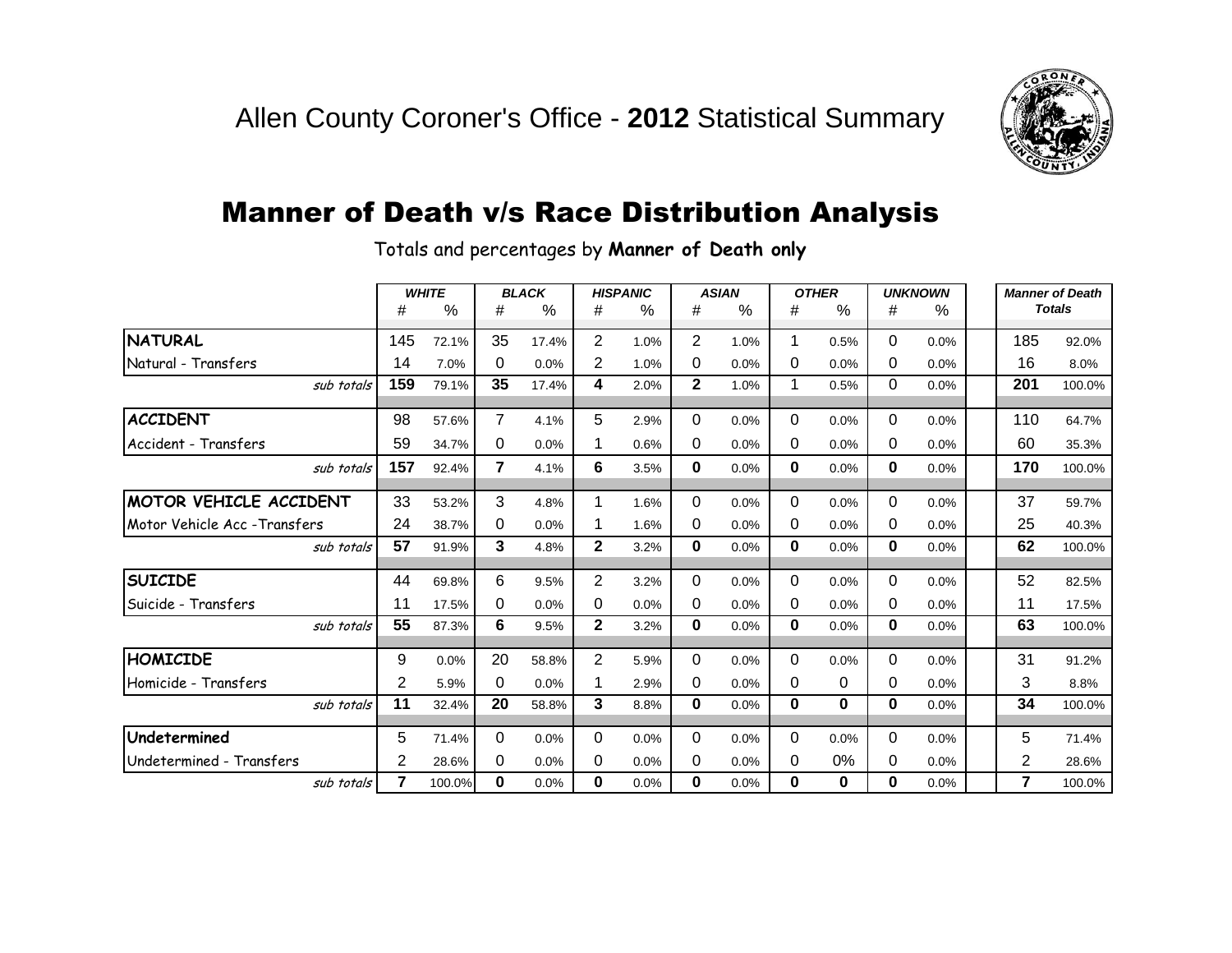

# Manner of Death v/s Month of Death Analysis

Totals and percentages by **Manner of Death only**

|                             |              | <b>JAN</b> |              | <b>FEB</b> |              | <b>MAR</b> |    | <b>APR</b> |                       | <b>MAY</b> |    | <b>JUN</b> |                | <b>JUL</b> |          | <b>AUG</b> |    | <b>SEPT</b> |    | <b>OCT</b> |              | <b>NOV</b> |    | <b>DEC</b> |              |
|-----------------------------|--------------|------------|--------------|------------|--------------|------------|----|------------|-----------------------|------------|----|------------|----------------|------------|----------|------------|----|-------------|----|------------|--------------|------------|----|------------|--------------|
|                             | #            | $\%$       | #            | %          | #            | $\%$       | #  | %          | #                     | $\%$       | #  | $\%$       | #              | $\%$       | #        | %          | #  | $\%$        | #  | %          | #            | %          | #  | %          | <b>TOTAL</b> |
| <b>NATURAL</b>              | 13           | 6.5%       | 12.          | 6.0%       | 21           | 10.4%      | 11 | 5.5%       | 13                    | 6.5%       | 12 | 6.0%       | 16             | 8.0%       | 11       | 5.5%       | 18 | 1.1%        | 22 | 10.9%      | 18           | 9.0%       | 18 | 9.0%       | 185          |
| Natural - Transfers         | 2            | 1.0%       | 2            | 1.0%       |              | 0.5%       | 0  | 0.0%       | $\mathbf{2}^{\prime}$ | 1.0%       |    | 0.5%       |                | 0.5%       | 0        | 0.0%       | 2  | 0.1%        |    | 0.5%       | 2            | 1.0%       | 2  | 1.0%       | 16           |
|                             | 15           | 7.5%       | 14           | 7.0%       | 22           | 10.9%      | 11 | 5.5%       | 15                    | 7.5%       | 13 | 6.5%       | 17             | 8.5%       | 11       | 5.5%       | 20 | 10.0%       | 23 | 11.4%      | 20           | 10.0%      | 20 | 10.0%      | 201          |
| <b>ACCIDENT</b>             | 12           | 7.1%       | 9            | 5.3%       | 5            | 2.9%       | 9  | 5.3%       | 15                    | 8.8%       | 6  | 3.5%       | 10             | 5.9%       | 12       | 7.1%       | 9  | 0.5%        | 8  | 4.7%       | 8            | 4.7%       |    | 4.1%       | 110          |
| Accident - Transfers        | 2            | 1.2%       | 5            | 2.9%       | 6            | 3.5%       | 5  | 2.9%       | 5                     | 2.9%       | 3  | 1.8%       | 6              | 3.5%       | 6        | 3.5%       | 5  | 0.3%        | 6  | 3.5%       | 7            | 4.1%       | 4  | 2.4%       | 60           |
|                             | 14           | 8.2%       | 14           | 8.2%       | 11           | 6.5%       | 14 | 8.2%       | 20                    | 11.8%      | 9  | 5.3%       | 16             | 9.4%       | 18       | 10.6%      | 14 | 8.2%        | 14 | 8.2%       | 15           | 8.8%       | 0  | 0.0%       | 170          |
| <b>IMOTOR VEHICLE CRASH</b> | 2            | 3.2%       | 0            | 0.0%       | 3            | 4.8%       | 2  | 3.2%       | 6                     | 9.7%       | 3  | 12.0%      | 9              | 14.5%      | 2        | 3.2%       | 4  | 0.2%        |    | 1.6%       | 3            | 4.8%       | 2  | 3.2%       | 37           |
| MVC - Transfers             | 0            | 0.0%       |              | 1.6%       |              | 1.6%       | 2  | 3.2%       | 3                     | 4.8%       | 2  | 3.2%       | 4              | 6.5%       | 3        | 4.8%       | 2  | 0.1%        | 3  | 4.8%       | 2            | 3.2%       | 2  | 3.2%       | 25           |
|                             | $\mathbf{2}$ | 3.2%       |              | 1.6%       | 4            | 6.5%       | 4  | 6.5%       | 9                     | 14.5%      | 5  | 8.1%       | 13             | 21.0%      | 5        | 8.1%       | 6  | 9.7%        | 0  | 0.0%       | 5            | 8.1%       | 4  | 6.5%       | 62           |
| <b>SUICIDE</b>              | 4            | 6.3%       | 4            | 6.3%       | 6            | 9.5%       | 4  | 6.3%       |                       | 11.1%      | 5  | 7.9%       | 2              | 3.2%       |          | 1.6%       | 6  | 0.4%        | 6  | 9.5%       | 2            | 3.2%       | 5  | 7.9%       | 52           |
| Suicide - Transfers         |              | 1.6%       | 2            | 3.2%       |              | 1.6%       |    | 1.6%       |                       | 1.6%       |    | 1.6%       |                | 1.6%       | 0        | 0.0%       |    | 0.1%        | 0  | 0.0%       | 0            | 0.0%       |    | 1.6%       | 11           |
|                             | 5            | 7.9%       | 6            | 9.5%       |              | 11.1%      | 5  | 7.9%       | 8                     | 12.7%      | 6  | 9.5%       | 3              | 4.8%       |          | 1.6%       | 8  | 12.7%       | 0  | 0.0%       | $\mathbf{2}$ | 3.2%       | 6  | 9.5%       | 63           |
| <b>HOMICIDE</b>             | 2            | 6.1%       |              | 3.0%       |              | 3.0%       | 4  | 12.1%      | $\overline{7}$        | 21.2%      | 4  | 12.1%      | $\overline{2}$ | 6.1%       | 2        | 6.1%       | 0  | 0.0%        | 1  | 3.0%       | 2            | 6.1%       | 4  | 12.1%      | 30           |
| Homicide - Transfers        | 0            | 0.0%       |              | 3.0%       |              | 3.0%       | 0  | 0.0%       | 0                     | 0.0%       | 0  | 0.0%       | 0              | 0.0%       |          | 3.0%       | 0  | 0.0%        | 0  | 0.0%       | 0            | 0.0%       | 0  | 0.0%       | 3            |
|                             | $\mathbf{2}$ | 6.1%       | $\mathbf{2}$ | 6.1%       |              | 6.1%       | 4  | 12.1%      |                       | 21.2%      | 4  | 12.1%      | $\mathbf{2}$   | 6.1%       | 3        | 9.1%       | 0  | 0.0%        |    | 3.0%       | $\mathbf{2}$ | 6.1%       | 4  | 12.1%      | 33           |
| Undetermined                | 2            | 28.6%      | 0            | 0.0%       |              | 14.3%      | 0  | 0.0%       |                       | 14.3%      | 0  | 0.0%       | 0              | 0.0%       | $\Omega$ | 0.0%       | 0  | 0.0%        |    | 14.3%      | 0            | 0.0%       | 0  | 0.0%       | 5            |
| Undetermined - Transfers    | 0            | 0.0%       | 0            | 0.0%       |              | 14.3%      | 0  | 0.0%       | 0                     | 0.0%       | 0  | 0.0%       | 0              | 0.0%       | 0        | 0.0%       | 0  | 0.0%        |    | 14.3%      | 0            | 0.0%       | 0  | 0.0%       | 2            |
|                             | $\mathbf{2}$ | 28.6%      | 0            | 0.0%       | $\mathbf{2}$ | 28.6%      | 0  | 0.0%       |                       | 14.3%      | 0  | 0.0%       | 0              | 0.0%       | 0        | 0.0%       | 0  | 0.0%        | 2  | 28.6%      | 0            | 0.0%       | 0  | 0.0%       |              |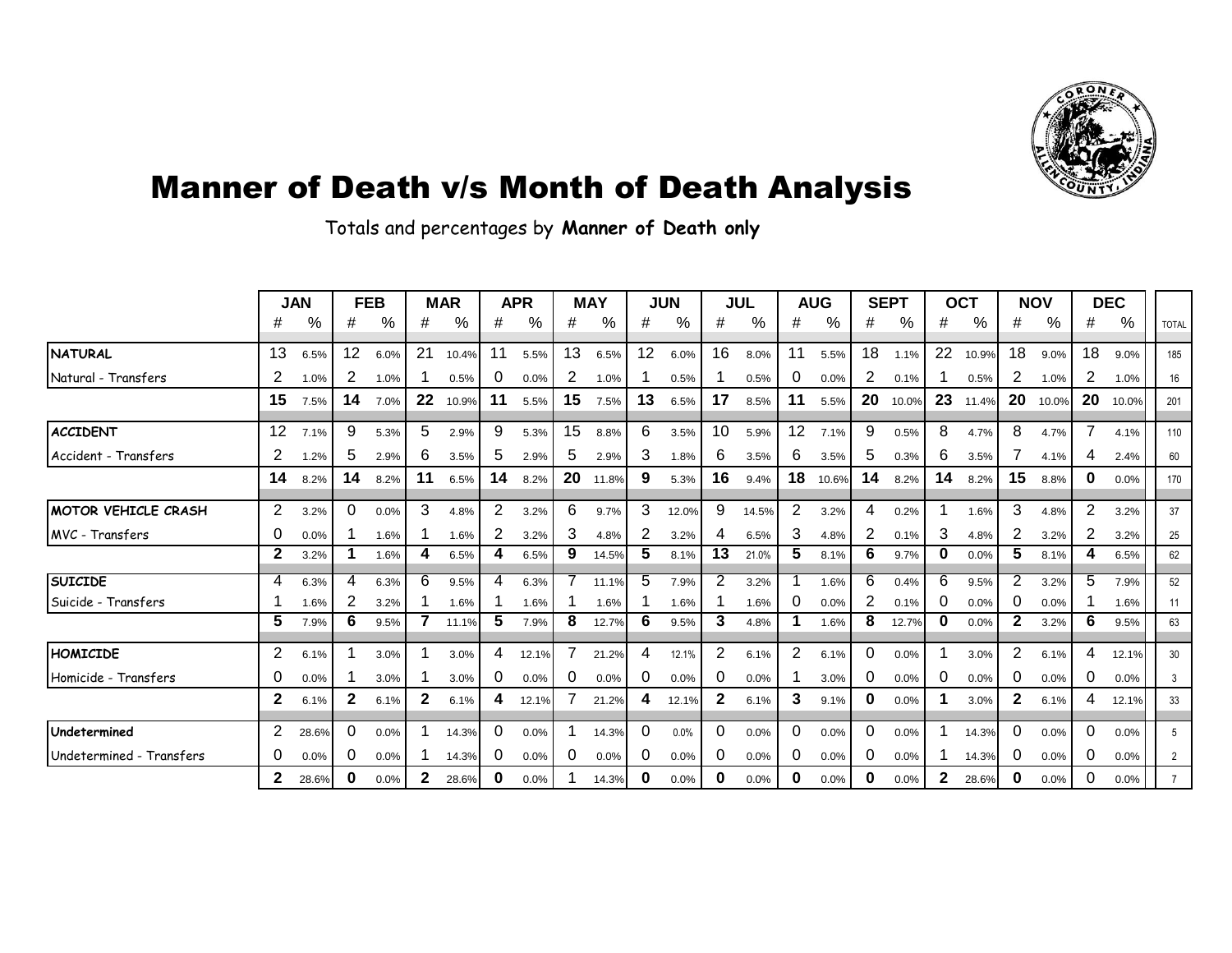| 2012 Cause of Death Summary |                                       |                         |  |                |                |  |  |  |  |  |  |  |  |
|-----------------------------|---------------------------------------|-------------------------|--|----------------|----------------|--|--|--|--|--|--|--|--|
|                             | Allen County Coroner's Office         |                         |  |                |                |  |  |  |  |  |  |  |  |
| <b>MANNER of DEATH</b>      | <b>CAUSE GROUPING</b>                 |                         |  | <b>FEMALE</b>  | MALE           |  |  |  |  |  |  |  |  |
| <b>ACCIDENT</b>             | <b>ANOXIA</b>                         | $\mathbf{1}$            |  | $\mathbf{1}$   | $\mathbf 0$    |  |  |  |  |  |  |  |  |
|                             | <b>ASPHYXIA / DROWNING</b>            | 3                       |  | 0              | 3              |  |  |  |  |  |  |  |  |
|                             | <b>ASPHYXIA / POSITIONAL</b>          | 3                       |  | $\mathbf{1}$   | $\overline{2}$ |  |  |  |  |  |  |  |  |
|                             | <b>ASPHYXIA / SMOKE INHALATION</b>    | 1                       |  | $\pmb{0}$      | $\mathbf{1}$   |  |  |  |  |  |  |  |  |
|                             | <b>ASPIRATION OF FOREIGN MATERIAL</b> | $\mathbf{2}$            |  | $\overline{2}$ | $\mathbf 0$    |  |  |  |  |  |  |  |  |
|                             | <b>BLUNT FORCE INJURY</b>             | $\mathbf{2}$            |  | $\mathbf{1}$   | $\mathbf{1}$   |  |  |  |  |  |  |  |  |
|                             | <b>CARDIAC DISEASE</b>                | 10                      |  | 9              | $\overline{1}$ |  |  |  |  |  |  |  |  |
|                             | DRUG / ALCOHOL                        | 37                      |  | 16             | 21             |  |  |  |  |  |  |  |  |
|                             | <b>FAILURE TO THRIVE</b>              | 13                      |  | 8              | 5              |  |  |  |  |  |  |  |  |
|                             | INTRACRANIAL HEMORRHAGE               | 16                      |  | 6              | 10             |  |  |  |  |  |  |  |  |
|                             | <b>LIVER DISEASE</b>                  | 1                       |  | $\mathbf 0$    | $\mathbf{1}$   |  |  |  |  |  |  |  |  |
|                             | <b>MULTI-SYSTEM FAILURE</b>           | $\mathbf{1}$            |  | $\pmb{0}$      | $\mathbf{1}$   |  |  |  |  |  |  |  |  |
|                             | <b>PNEUMONIA</b>                      | 1                       |  | $\mathbf{1}$   | $\mathbf 0$    |  |  |  |  |  |  |  |  |
|                             | <b>RENAL FAILURE</b>                  | 4                       |  | $\overline{2}$ | $\overline{2}$ |  |  |  |  |  |  |  |  |
|                             | <b>RESPIRATORY DISEASE</b>            | 13                      |  | $\overline{7}$ | 6              |  |  |  |  |  |  |  |  |
|                             | <b>THERMAL BURNS</b>                  | 3                       |  | $\mathbf{1}$   | $\overline{2}$ |  |  |  |  |  |  |  |  |
| <b>ACCIDENT / MVC</b>       | <b>BLUNT FORCE INJURY</b>             | 36                      |  | 13             | 23             |  |  |  |  |  |  |  |  |
|                             | <b>RESPIRATORY DISEASE</b>            | 1                       |  | $\mathbf 0$    | $\mathbf{1}$   |  |  |  |  |  |  |  |  |
| <b>HOMICIDE</b>             | <b>BLUNT FORCE INJURY</b>             | $\overline{\mathbf{4}}$ |  | $\mathbf{1}$   | 3              |  |  |  |  |  |  |  |  |
|                             | <b>GUNSHOT WOUND(S)</b>               | 22                      |  | $\overline{2}$ | 20             |  |  |  |  |  |  |  |  |
|                             | <b>SEPSIS</b>                         | $\mathbf{2}$            |  | $\mathbf 0$    | $\overline{2}$ |  |  |  |  |  |  |  |  |
|                             | SHARP FORCE INJURY                    |                         |  | $\mathbf 0$    | $\overline{2}$ |  |  |  |  |  |  |  |  |
|                             |                                       | $\mathbf{2}$            |  |                |                |  |  |  |  |  |  |  |  |
| <b>NATURAL</b>              | ANAPHYLACTIC SHOCK                    | 1                       |  | 0              | $\mathbf{1}$   |  |  |  |  |  |  |  |  |
|                             | <b>AORTIC DISSECTION</b>              | 1                       |  | 0              | $\mathbf{1}$   |  |  |  |  |  |  |  |  |
|                             | CANCER                                | 5                       |  | 4              | $\mathbf{1}$   |  |  |  |  |  |  |  |  |
|                             | CARDIAC DISEASE                       | 117                     |  | 38             | 79             |  |  |  |  |  |  |  |  |
|                             | <b>CEREBRAL PALSY</b>                 | 1                       |  | $\mathbf{1}$   | $\mathbf{0}$   |  |  |  |  |  |  |  |  |
|                             | <b>DEMENTIA</b>                       | $\mathbf{1}$            |  | $\mathbf{1}$   | $\mathbf 0$    |  |  |  |  |  |  |  |  |
|                             | <b>DIABETES</b>                       | 5                       |  | $\mathbf 0$    | 5              |  |  |  |  |  |  |  |  |
|                             | DRUG / ALCOHOL                        | 4                       |  | 3              | $\mathbf{1}$   |  |  |  |  |  |  |  |  |
|                             | GASTROINESTINAL HEMORRHAGE            | 4                       |  | 1              | 3              |  |  |  |  |  |  |  |  |
|                             | <b>INTRACRANIAL HEMORRHAGE</b>        | 5                       |  | 3              | $\overline{2}$ |  |  |  |  |  |  |  |  |
|                             | <b>LIVER FAILURE</b>                  | $5\phantom{.0}$         |  | $\overline{2}$ | 3              |  |  |  |  |  |  |  |  |
|                             | <b>LUPUS</b>                          | $\mathbf{1}$            |  | $\mathbf{1}$   | $\mathbf 0$    |  |  |  |  |  |  |  |  |
|                             | <b>PANCREATITIS</b>                   | $\mathbf{2}$            |  | 0              | $\overline{2}$ |  |  |  |  |  |  |  |  |
|                             | PULMONARY EMBOLISM                    | $\mathbf{2}$            |  | $\mathbf{1}$   | 1              |  |  |  |  |  |  |  |  |
|                             | <b>RENAL FAILURE</b>                  | 1                       |  | $\mathbf 0$    | $\mathbf{1}$   |  |  |  |  |  |  |  |  |
|                             | <b>RESPIRATORY DISEASE</b>            | 17                      |  | 6              | 11             |  |  |  |  |  |  |  |  |
|                             | <b>SEIZURE DISORDER</b>               | $\mathbf{2}$            |  | $\mathbf{0}$   | $\overline{2}$ |  |  |  |  |  |  |  |  |
|                             |                                       |                         |  |                |                |  |  |  |  |  |  |  |  |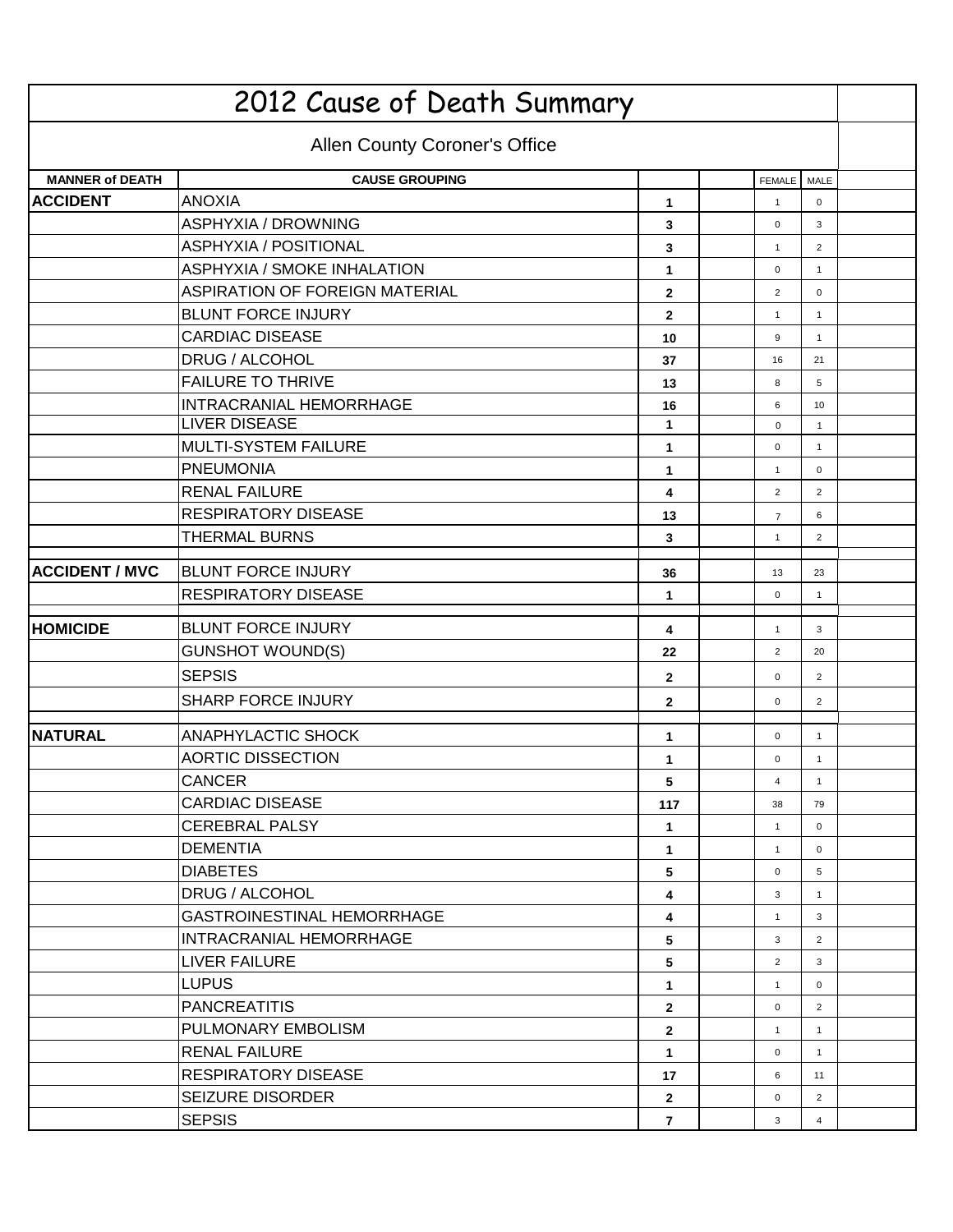|                       | SUDDEN INFANT DEATH SYNDROME       | $\mathbf{3}$       | $\mathsf 3$    | $\mathsf 0$    |  |
|-----------------------|------------------------------------|--------------------|----------------|----------------|--|
| <b>SUICIDE</b>        | <b>ASPHYXIA / DROWNING</b>         |                    | $\mathbf 0$    | $\overline{1}$ |  |
|                       | <b>ASPHYXIA / HANGING</b>          | $\mathbf{1}$<br>18 | $\mathbf{1}$   | 17             |  |
|                       | <b>ASPHYXIA / HELIUM</b>           | 1                  | $\mathsf 0$    | $\mathbf{1}$   |  |
|                       | <b>BLUNT FORCE INJURY</b>          |                    |                |                |  |
|                       | DRUG / ALCOHOL                     | 1                  | 0              | $\mathbf{1}$   |  |
|                       |                                    | 9                  | 3              | 6              |  |
|                       | <b>GUNSHOT WOUND(S)</b>            | 21                 | $\overline{2}$ | 19             |  |
|                       | <b>POISONING</b>                   | 1                  | 0              | $\overline{1}$ |  |
| <b>UNDETERMINED</b>   | <b>ANOXIA</b>                      | $\mathbf{1}$       | 0              | $\mathbf{1}$   |  |
|                       | ASPHYXIA / DROWNING                | 1                  | $\mathsf 0$    | $\mathbf{1}$   |  |
|                       | <b>GUNSHOT WOUND</b>               | $\mathbf{1}$       | $\mathbf 0$    | $\mathbf{1}$   |  |
|                       | PULMONARY EDEMA                    | $\mathbf{1}$       | $\mathbf{1}$   | $\mathbf 0$    |  |
|                       | SUBDURAL HEMATOMA                  | 1                  | $\mathbf{1}$   | $\mathsf 0$    |  |
|                       |                                    |                    |                |                |  |
|                       | <b>Transfer Cases</b>              |                    |                |                |  |
| <b>T-ACCIDENT</b>     | <b>ANOXIA</b>                      | $\overline{2}$     | $\mathsf 0$    | 2              |  |
|                       | <b>ASPHYXIA / SMOKE INHALATION</b> | 1                  | 0              | $\mathbf{1}$   |  |
|                       | <b>BLUNT FORCE INJURY</b>          | 4                  | $\mathbf{1}$   | 3              |  |
|                       | <b>CARDIAC DISEASE</b>             | 6                  | 3              | 3              |  |
|                       | <b>CRUSHING INJURIES</b>           | 1                  | $\mathsf 0$    | $\mathbf{1}$   |  |
|                       | DRUG / ALCOHOL                     | 4                  | $\mathbf{1}$   | 3              |  |
|                       | <b>FAILURE TO THRIVE</b>           | $\mathbf{2}$       | $\overline{2}$ | $\mathbf 0$    |  |
|                       | <b>HYPERTHERMIA</b>                | 1                  | $\mathsf 0$    | $\mathbf{1}$   |  |
|                       | INTRACRANIAL HEMORRHAGE            | 15                 | $\overline{7}$ | 8              |  |
|                       | <b>LIVER DISEASE</b>               | 1                  | $\mathbf 0$    | $\mathbf{1}$   |  |
|                       | <b>MULTI SYSTEM FAILURE</b>        | 1                  | $\mathbf{1}$   | $\mathbf{0}$   |  |
|                       | <b>RENAL FAILURE</b>               | 4                  | $\overline{2}$ | 2              |  |
|                       | <b>RESPIRATORY DISEASE</b>         | 13                 | 6              | $\overline{7}$ |  |
|                       | <b>SEPSIS</b>                      | 3                  | $\overline{2}$ | $\mathbf{1}$   |  |
|                       | THERMAL BURNS                      | $\mathbf 2$        | $\mathbf{1}$   | $\mathbf{1}$   |  |
|                       |                                    |                    |                |                |  |
| <b>T-HOMICIDE</b>     | <b>BLUNT FORCE TRAUMA</b>          | $\mathbf{1}$       | $\mathbf 0$    | $\overline{1}$ |  |
|                       | <b>GUNSHOT WOUND(S)</b>            | $\mathbf{2}$       | $\mathbf{1}$   | $\overline{1}$ |  |
| <b>T-MVC/ACCIDENT</b> | <b>BLUNT FORCE INJURY</b>          | 21                 | $\overline{7}$ | 14             |  |
|                       | <b>EXSANGUATION</b>                | $\mathbf{1}$       | $\mathbf 0$    | $\mathbf{1}$   |  |
|                       | <b>MULTI SYSTEM FAILURE</b>        | $\mathbf{2}$       | $\mathbf{1}$   | $\overline{1}$ |  |
|                       | PULMONARY EMBOLISM                 | $\mathbf{1}$       | $\mathbf{1}$   | $\mathsf 0$    |  |
|                       |                                    |                    |                |                |  |
| <b>T-NATURAL</b>      | ABDOMINAL HEMORRHAGE               | 1                  | $\mathbf{1}$   | $\mathbf 0$    |  |
|                       | <b>CARDIAC DISEASE</b>             | 3                  | $\mathbf{1}$   | $\overline{2}$ |  |
|                       | <b>ESOPHEGEAL PERFORATION</b>      | 1                  | $\mathbf 0$    | $\overline{1}$ |  |
|                       | <b>EXSANGUATION</b>                | $\mathbf{1}$       | 1              | $\mathsf 0$    |  |
|                       | INTRACRANIAL HEMORRHAGE            | $\mathbf{1}$       | $\mathsf{O}$   | $\overline{1}$ |  |
|                       | <b>LIVER DISEASE</b>               | $\mathbf{2}$       | 0              | $\overline{2}$ |  |
|                       | <b>PERITONITIS</b>                 | 1                  | $\mathbf{1}$   | $\mathbf 0$    |  |
|                       | PULMONARY EMBOLISM                 | 1                  | 0              | $\mathbf{1}$   |  |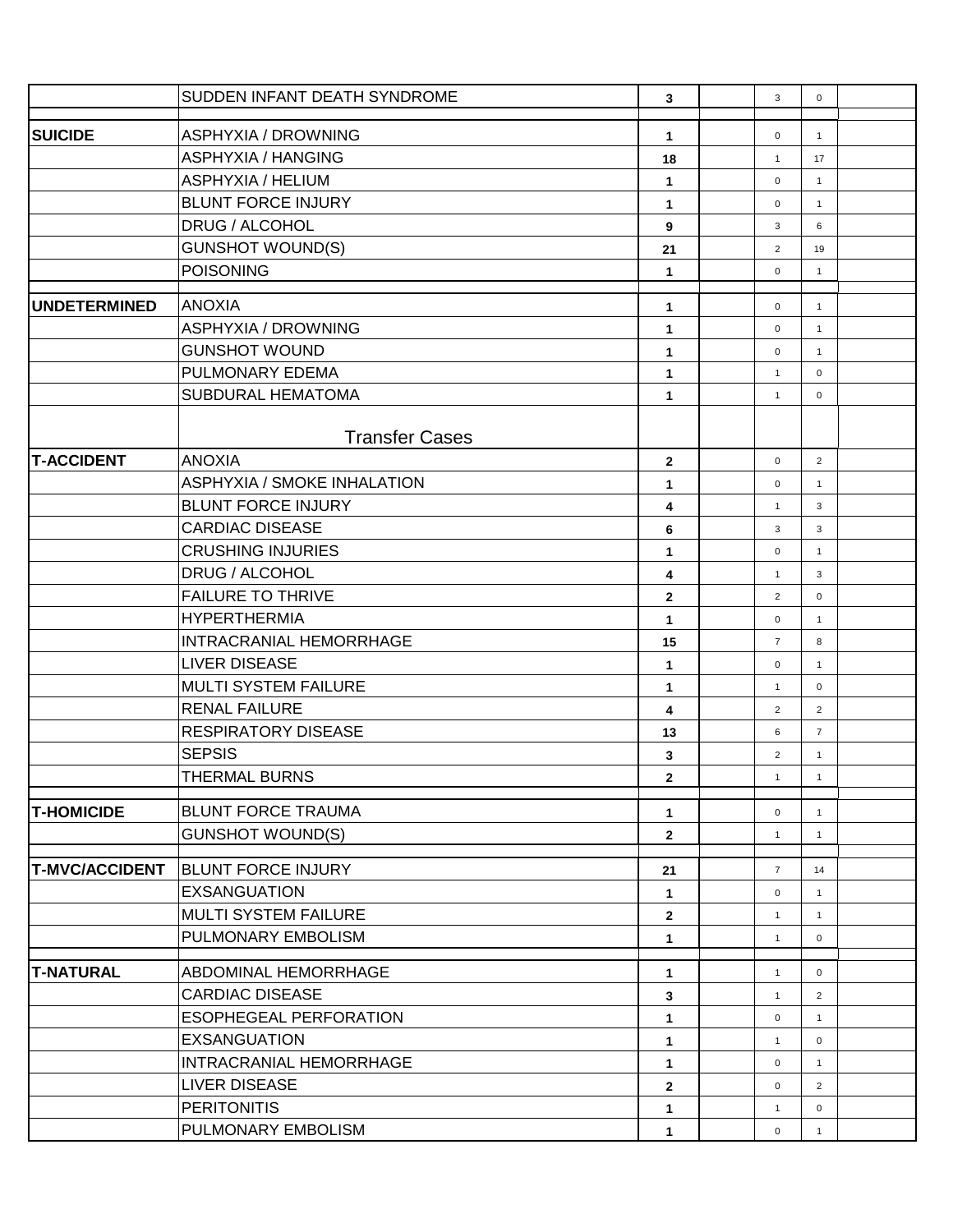|                  | <b>RESPIRATORY DISEASE</b>      | $\mathbf{2}$ |             |             |  |
|------------------|---------------------------------|--------------|-------------|-------------|--|
|                  | <b>SEPSIS</b>                   |              | 0           |             |  |
|                  | <b>SIDS</b>                     | 2            |             |             |  |
|                  |                                 |              |             |             |  |
| <b>T-SUICIDE</b> | ASPHYXIA / CO2 POISONING        |              | $\mathbf 0$ |             |  |
|                  | <b>ASPHYXIA / HANGING</b>       |              | 0           |             |  |
|                  | <b>GUNSHOT WOUND</b>            | 9            | $\Omega$    | 9           |  |
|                  |                                 |              |             |             |  |
|                  | T-UNDERTEMINED DRUG AND ALCOHOL |              |             | $\mathbf 0$ |  |
|                  | <b>BLUNT FORCE TRAUMA</b>       |              |             | $\mathbf 0$ |  |
|                  |                                 |              |             |             |  |
|                  |                                 |              |             |             |  |
|                  | <b>TOTALS</b>                   | 536          | 190         | 346         |  |